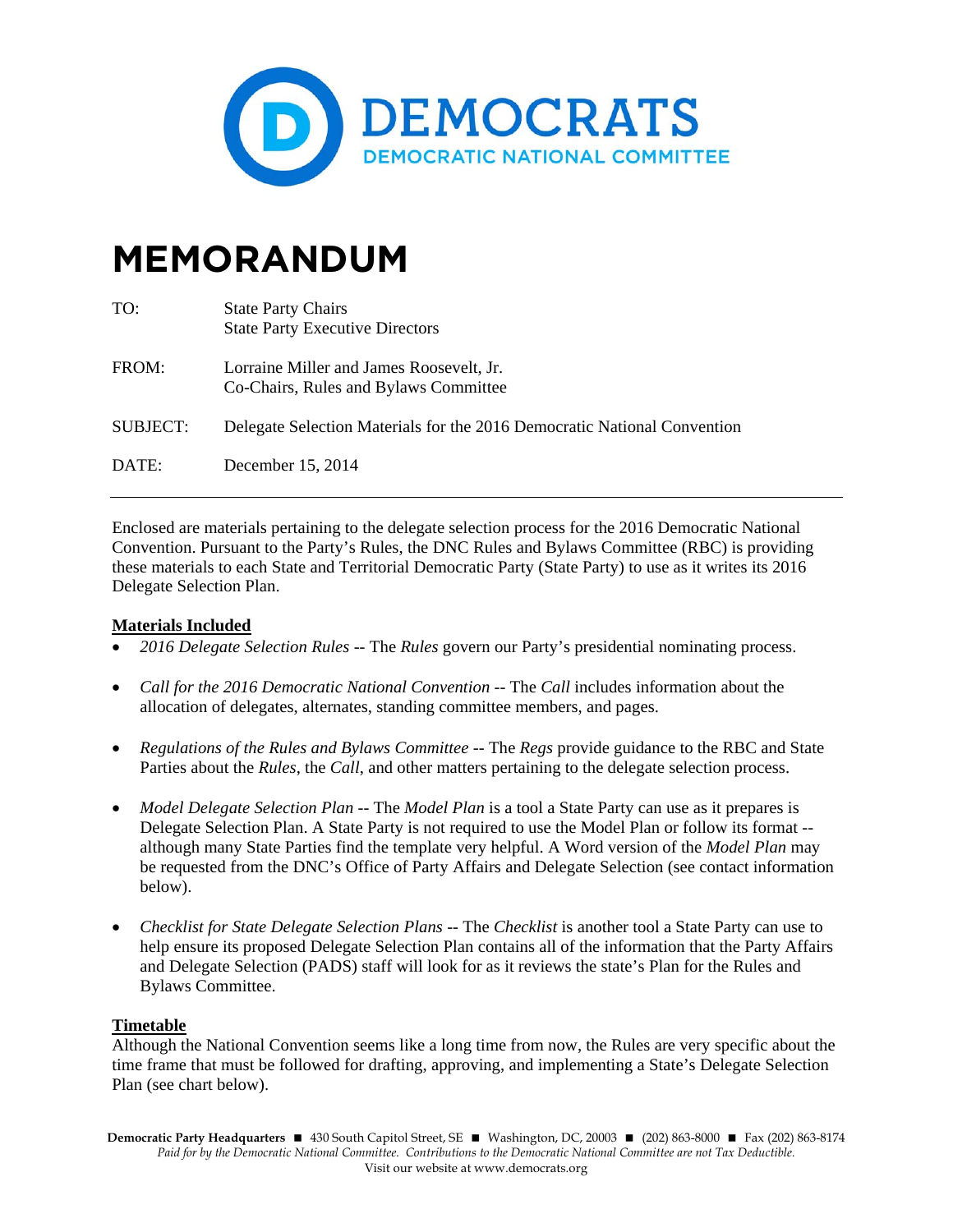#### **- 2015 -**

\_\_\_\_\_\_\_\_\_\_\_\_\_\_\_\_\_\_\_\_\_\_\_\_\_\_\_\_\_\_\_\_\_\_\_\_\_\_\_\_\_\_\_\_\_\_\_\_\_\_\_\_\_\_\_\_\_\_\_\_\_\_\_\_\_\_\_\_\_\_\_\_\_\_\_\_\_\_\_\_\_\_\_\_\_\_\_\_\_\_\_\_\_\_\_\_\_\_\_\_\_\_\_\_\_\_\_\_\_\_\_\_\_\_\_\_\_\_\_\_\_\_\_\_\_\_\_\_\_\_\_\_\_\_\_\_\_\_\_\_\_\_\_\_\_\_\_\_\_\_\_\_\_\_\_\_\_\_\_\_\_\_\_\_\_\_\_\_\_\_\_\_\_\_\_\_\_\_\_\_\_\_\_\_\_\_\_

| • Deadline to submit names of State Affirmative Action Committee to RBC15 days after appt |
|-------------------------------------------------------------------------------------------|
|                                                                                           |
|                                                                                           |
| • State Party Delegate Selection & Affirmative Action Plan due to RBC5/4/15               |
|                                                                                           |

As shown above, each State Party must submit its 2016 Delegate Selection Plan to the RBC not later than **Monday, May 4, 2015**. Before the Plan is submitted to the RBC, it must be approved by the State Party **following a 30-day public comment period**. Also note that the State Party Affirmative Action Committees must be appointed by **March 2, 2015**, with the list of members submitted to the Rules and Bylaws Committee **not later than 15 days after their appointment**. If a State Party is unable to comply with these timing requirements, please contact the PADS staff as soon as possible.

### **Assistance from PADS Staff**

The staff of the Office of Party Affairs and Delegate Selection is available as a resource to assist and advise State Parties with the delegate selection process. Please contact the staff with any questions that arise in conjunction with drafting the state's Delegate Selection Plan or implementing the delegate selection procedures. To contact the staff, please call or email Patrice Taylor at 202-863-8046 or at taylorp@dnc.org, or Alecia Dyer at 202-863-8055 or at dyera@dnc.org. Emails may also be sent to partyaffairs@dnc.org.

A State Party may send its draft Delegate Selection Plan to the PADS staff for a preliminary review prior its approval by the State Committee. While this will be only a quick overview, it may be helpful in addressing potential issues before the Plan is finalized and presented to the State Committee for adoption.

### **Delegate Selection Workshop**

Because there are always questions about the Delegate Selection Process and State Plans, the PADS staff will conduct a Delegate Selection Workshop at the DNC winter meeting in February 2015. Be sure to check the meeting schedule from the DNC Secretary's Office for more information about the workshop.

We look forward to working closely with each State Party throughout the upcoming 2016 Delegate Selection process. If we can be of any assistance to you, please contact us directly or feel free to contact the staff in the Office of Party Affairs and Delegate Selection.

Best wishes for a happy holiday season!

Enclosures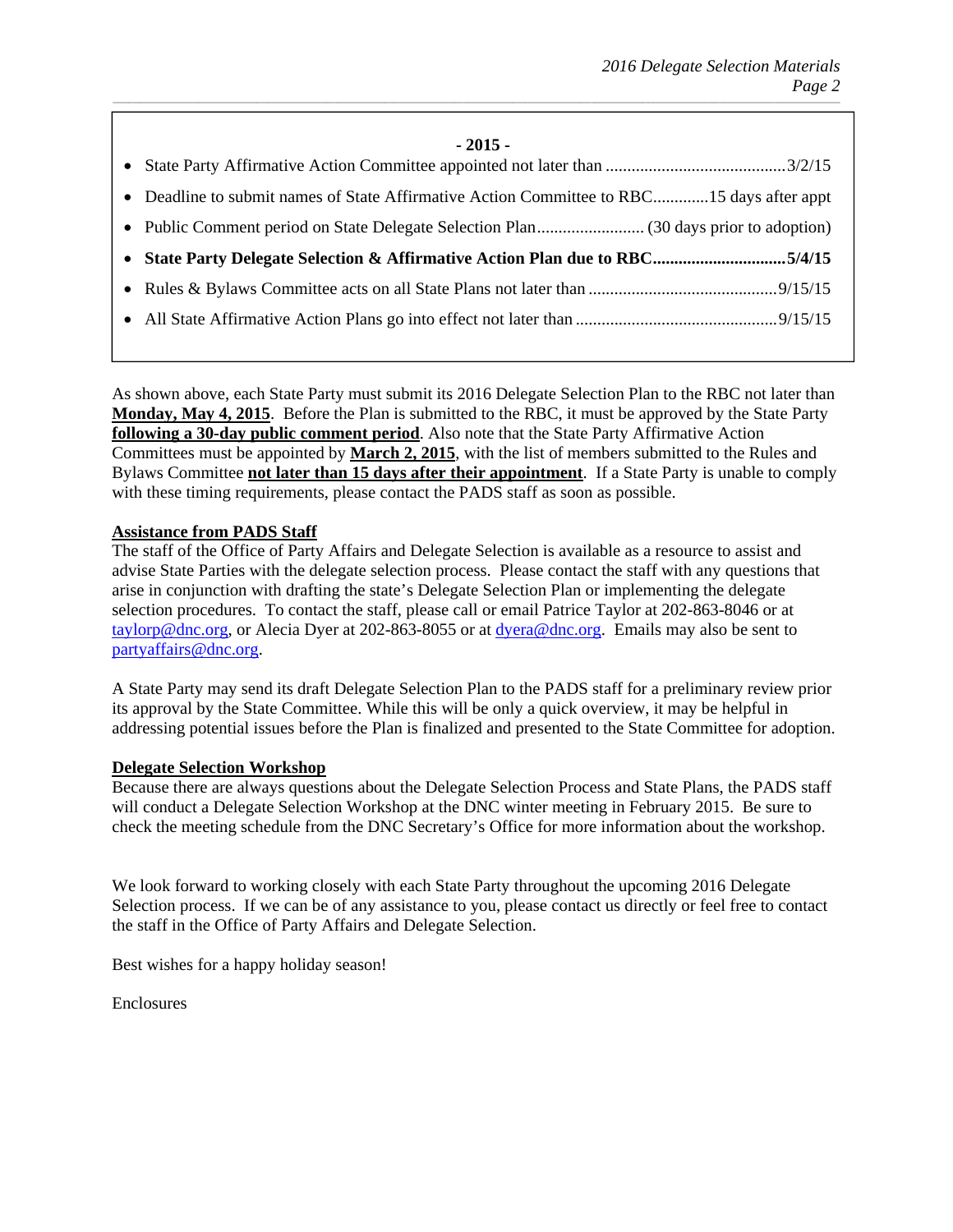

# **MEMORANDUM**

| TO:             | <b>State Party Chairs</b><br><b>State Party Executive Directors</b>               |
|-----------------|-----------------------------------------------------------------------------------|
| FROM:           | Party Affairs and Delegate Selection (PADS) Staff                                 |
| <b>SUBJECT:</b> | Key Changes to the 2016 Delegate Selection Rules and Call for the 2016 Convention |
| DATE:           | December 15, 2014                                                                 |

Every four years, the Rules and Bylaws Committee (RBC) conducts an extensive review of our Party's Delegate Selection Process. As part of its review, the RBC recommended some minor changes to the rules that were subsequently approved by the full DNC and to further help ensure our 2016 nomination process is the most efficient and effective process possible. The key changes to the 2016 *Delegate Selection Rules* and the *Call for the 2016 Democratic National Convention* are outlined below.

#### **Delegate & Alternate Allocation**

The number of base delegates for the 2016 National Convention will be 3,200. This represents a reduction in the number of delegates allocated for the 2012 cycle, but continues to be an increase over the 3,000 base used prior to 2012.

#### **Inclusion Programs**

In 2008, the RBC and the DNC established an Inclusion Rule (Rule 7) to further open our party to groups who have been historically underrepresented in the delegate selection process and were not addressed in the Affirmative Action Rule (Rule 6). Previously, State Parties were asked to either provide an Inclusion Program explaining their outreach to these groups or provide a goal for each of these groups. For 2016, the rules further urge State Parties to provide goals for each of these groups. If a State Party is unable to provide goals for these groups, then it must provide a detailed plan outlining its outreach programs for these groups and explain why it was unable to provide specific goals.

Other changes to the Delegate Selection Rules include:

- Delegate Selection Plans must now clearly specify all statutory and Democratic Party filing and petition requirements for presidential candidates and for delegates.
- Plans must indicate that a delegate candidate may state a preference for only one presidential candidate at any time and at each level.
- Plans must set the presidential campaign's right of review deadline for PLEO delegate candidates after the selection of District Level delegates and the right of review deadline for At-Large delegate candidates after the selection of the PLEO delegates.

As always, the Office of Party Affairs and Delegate Selection stands ready to assist each State Party throughout the delegate selection process. Please feel free to contact Patrice Taylor, at 202-863-8046 or via e-mail at taylorp@dnc.org, or Alecia Dyer at 202-863-8055 or via e-mail at dyera@dnc.org.

**Democratic Party Headquarters ■** 430 South Capitol Street, SE ■ Washington, DC, 20003 ■ (202) 863-8000 ■ Fax (202) 863-8174 *Paid for by the Democratic National Committee. Contributions to the Democratic National Committee are not Tax Deductible.*  Visit our website at www.democrats.org